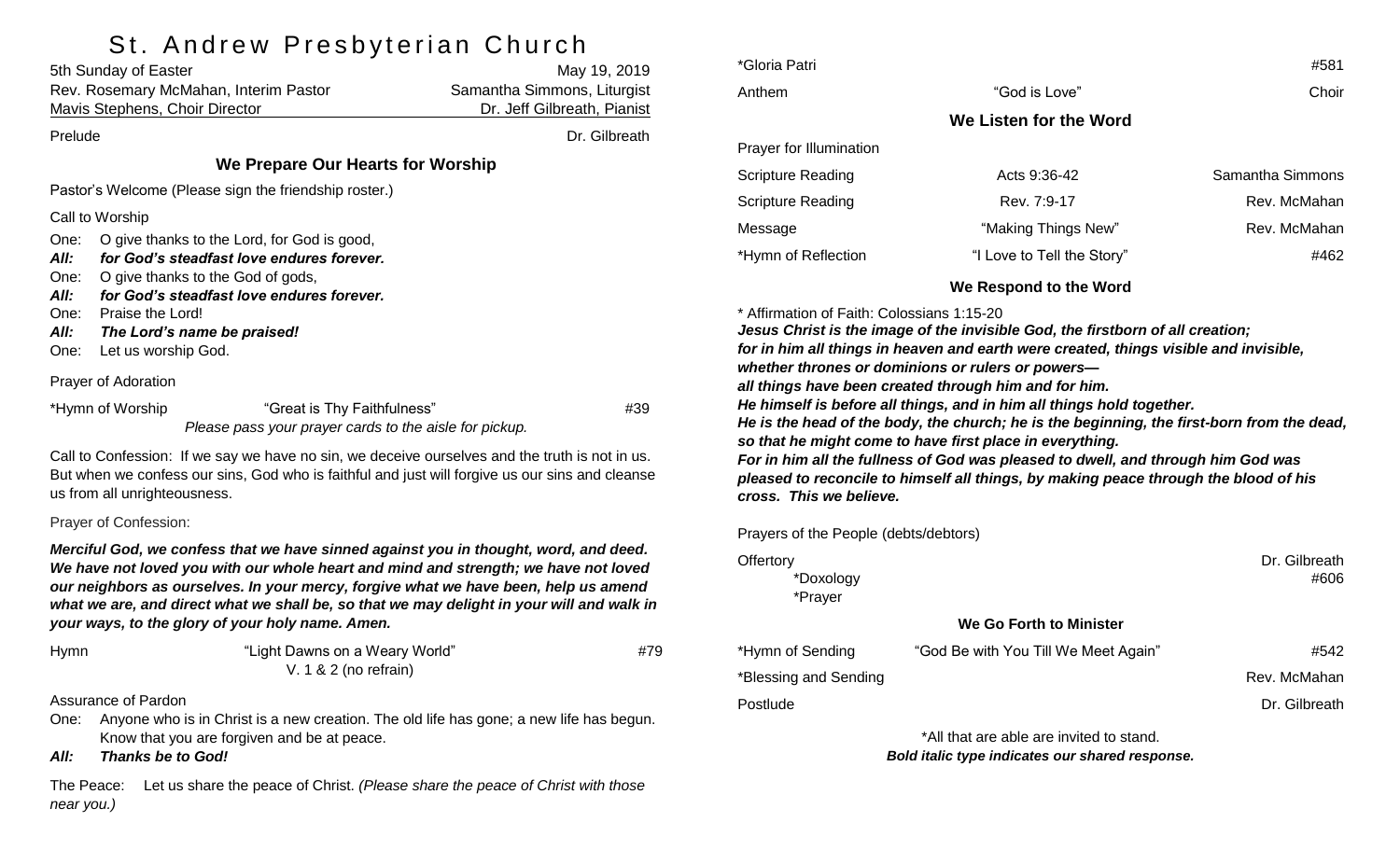### *To Our Visitors & Guests:*

Welcome! It is a blessing to have you in worship with us today. We warmly invite your participation in the worship, fellowship, and ministry of this congregation where everyone is welcome as God's child. The pastor is available to answer any questions you might have after worship or by email or phone. There is a place for you here, and we are delighted to have you with us today.

*From Pastor Rosemary:*

#### **Women of the Church Sunday**

The Birthday Offering is one of Presbyterian Women's two annual offerings. Received in the spring each year, it gives women a tangible way to celebrate the blessings in their lives. The Birthday Offering funds up to five projects each year, in amounts of \$75,000 to \$150,000 each. The recipients are selected before the offering is received, so grant amounts depend on the gifts received. In 2019, four projects will receive funding through Presbyterian Women's Birthday Offering. Your gift to the Birthday Offering will allow PW to provide funding to the PCUSA Disaster Response Team, Effingham Child Development Center, Presbyterian Homes and Services of Kentucky, Inc., and Wings of Refuge. "To whom much is given, much is expected." (Luke 12:48).

An audio and written copy of each week's sermon is available on the website at [www.standrewdecatur.org.](http://www.standrewdecatur.org/)

# Welcome to



## *"Growing in Faith; Sharing the Good News; Living in God's Love."*

May 19, 2019

Rev. Rosemary McMahan, Interim Pastor 3310 Danville Rd. SW Decatur, AL 35603 Office: (256) 355-6310 [churchoffice@standrewdecatur.org](mailto:churchoffice@standrewdecatur.org) pastor@standrewdecatur.org [www.standrewdecatur.org](http://www.standrewdecatur.org/)